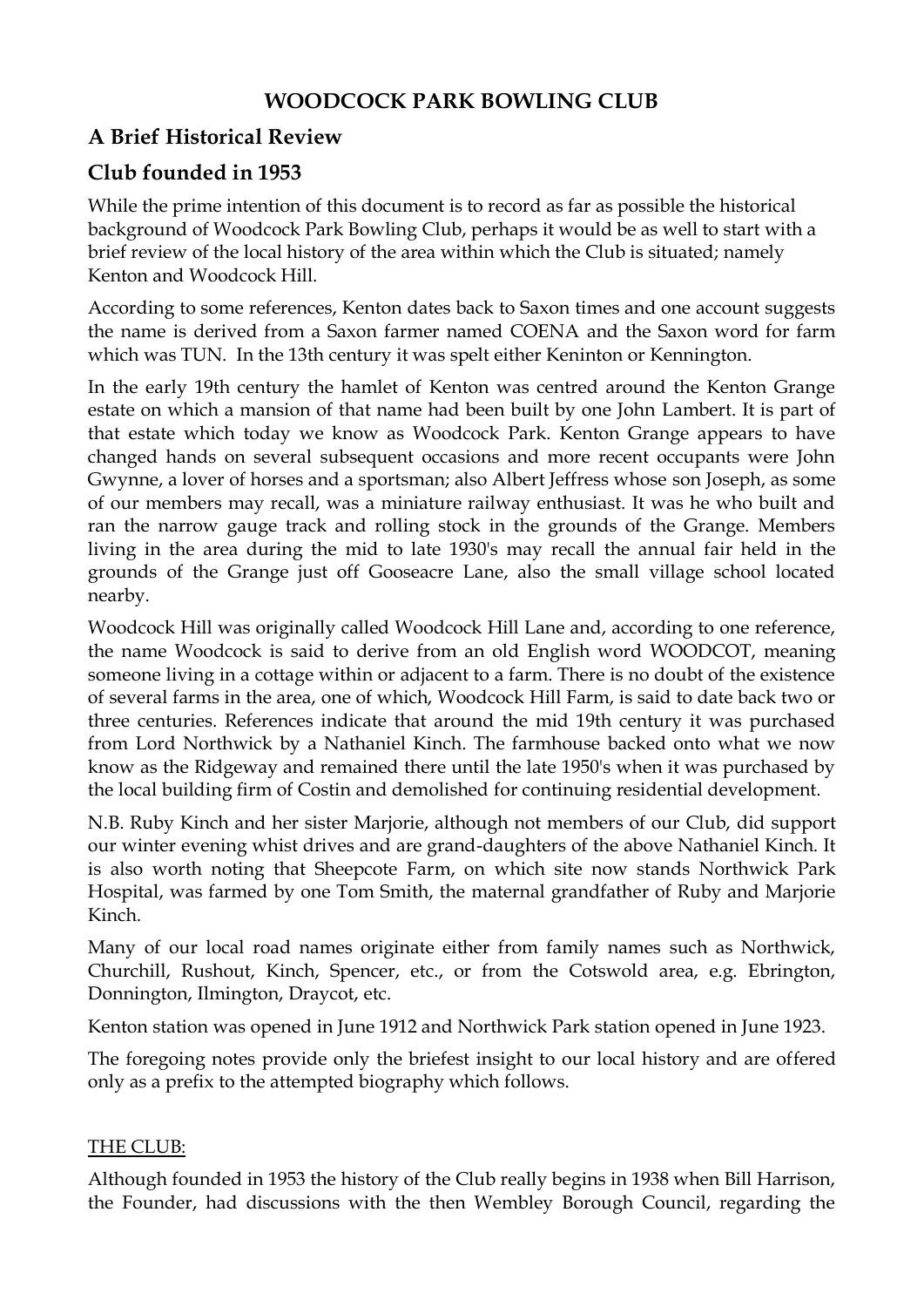laying down of a bowling green in Woodcock Park. At this time he had the backing of Councillor Harold Sirkett, one time Leader of the Council and eventually one of the original Vice Presidents of this Club. Also involved in these discussions was one Sidney Newlands, another Wembley Councillor and at one time Recorder at the Old Bailey.

In 1938/9 work was started on digging the foundations for the green but was abandoned due to the outbreak of the Second World War. During the period of the war it is understood the site of our present pavilion was used as an ARP (Air Raid Precautions) Post and was known as Post 17. This Post was also used by local Fire Watchers and some of their training exercises were carried out on the area which is now our green. Many of the original Club members were men associated with Post 17, the Fire Watchers and St John's Church. It is worth noting here that the Club's first fixture was a game played against a team from St John's Church.

Some of our Senior Citizen members will no doubt recall that just after the war, a number of prefabricated houses were erected on the Shaftesbury Avenue side of Woodcock Park and remained there for some years. Work on the green and pavilion was eventually recommenced and was completed about six years after the end of the war.

As already mentioned, W(Bill) F.Harrison was the prime mover in the formation of our Club, and this at a time when he was a member of Kenton Bowling Club. (see reference to Harrison Shield game under 'Competitions' section). With the green and pavilion completed the Inaugural Meeting of the Club was held in the Bowls Pavilion, Woodcock Park, on 30th January 1953 at which time certain Club Officers were elected and a Constitution agreed. Later that year, on the 30th October the first AGM was held. At this meeting it was agreed the following Club Competitions be introduced:-

> Championship, Singles Handicap, Two Wood Handicap and Pairs Handicap.

It does appear the 1954 season achieved a full match programme with most games being played on a Home and Away basis against the following Clubs and Associations:-

St John's Church H.& D.B.A. Executive Alperton Harrow\* C.B.A. Waterlows Lupton\* Preston Park\* H.M.S.O. Wealdstone Carreras Harefield '1571' Club Harrow Weald Stanmore L.N.E.R. G.E.C. Northolt Kenton Osram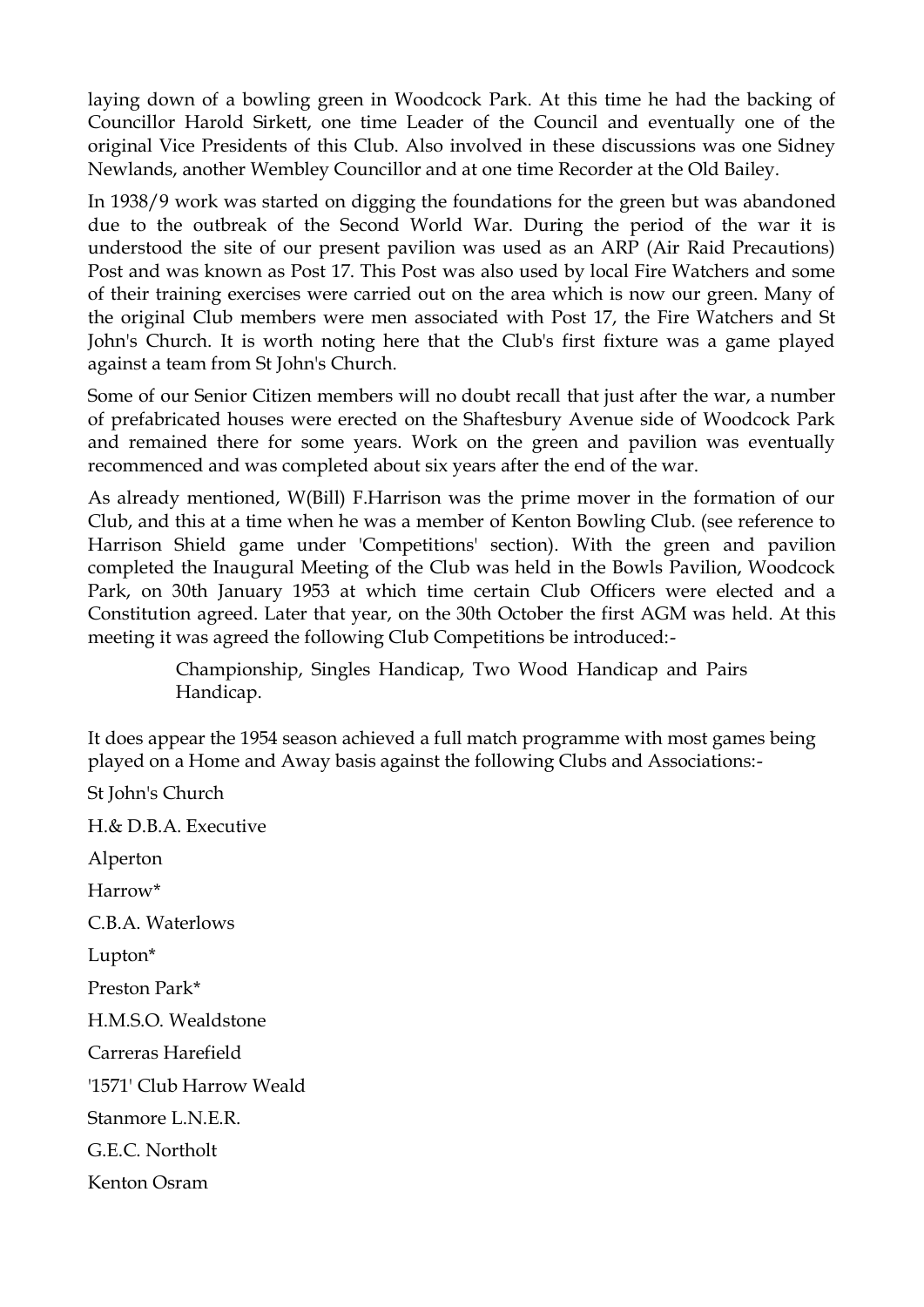#### Culver

Wembley

\*Indicates fixtures which are still played today as Club or Vets' matches.

At the first AGM it was agreed the Club should affiliate to the Francis Drake Fellowship, (FDF), a benevolent association whose purpose has always been to provide help and some financial assistance to members of affiliated clubs and/or their spouses should they be unfortunate enough to fall upon hard times. As members of the FDF we paid an annual capitation fee from our annual Club subscriptions, and for which each Club member received a small lapel badge. For many years one of our late members, Phil Webster, was an enthusiastic supporter of the FDF and for several years, in addition to being our Club delegate, was also a member of the FDF Committee. The Club is no longer affiliated.

Another matter raised at the first AGM was a reference to Lady bowlers. At that time it was agreed the Ladies be allowed use of the green on Tuesday evenings, but a proposal for a 'Mixed Club' was defeated by 28 votes to 1.

In the beginning the Club was formally named WOODCOCK PARK (POST 17) BOWLING CLUB. It appears that there was subsequently some dissent among members about this and at the second AGM in October 1954 it was agreed the (POST 17) part be dropped and the Club be called WOODCOCK PARK BOWLING CLUB from then onwards.

In the early years up to and including 1963, the AGM's were held in the Bowls Pavilion, Woodcock Park. Thereafter the venue changed to St John's Church Hall, Woodcock Hill. It was not until 1990 that the AGM was again held in our Bowls Pavilion.

A facet of Club activity in the early years was an annual, one day, outing to a Bowls Club outside the locality and usually one situated on the South Coast. The first reference to these outings was in 1958 and continued until 1965 when nothing further was recorded in this connection. Venues included Bexhill, Folkestone, Hove, Hastings and Brighton.

Although nothing appears to be specifically recorded, it is assumed affiliation to outside Associations such as E.B.A., C.B.A. and H.& D.B.A. occurred early on and, as nothing really changes, it is interesting to note that at the 1964 AGM, the Captain reported that as so many members played in outside games last season it was very difficult to raise Club teams for matches.

In the history of the Club to date, three members have held the office of H.& D.B.A. President. In 1969 this office was accorded to Charles Osborne, in 1985 to Bob Olds and in 1992 to Fred Alder.

The mid 1960's saw a significant change in local government when the then Wembley Borough Council was superseded by a wider spread London Borough of Brent, to whom the green and pavilion belong and under whose auspices we continue to function.

Coaching new bowlers is something to which we at Woodcock Park, along with most other Clubs, attach great importance. However it was not always held in such regard as instanced by a G.P.C. minute in 1968 which recorded the following:-

### "BOWLING INSTRUCTION FOR NEW MEMBERS

It was generally agreed in theory that something should be done for new members. Previous experience had however shown that attempted class instruction would fail. Members individually promised to watch new members as opportunities occurred".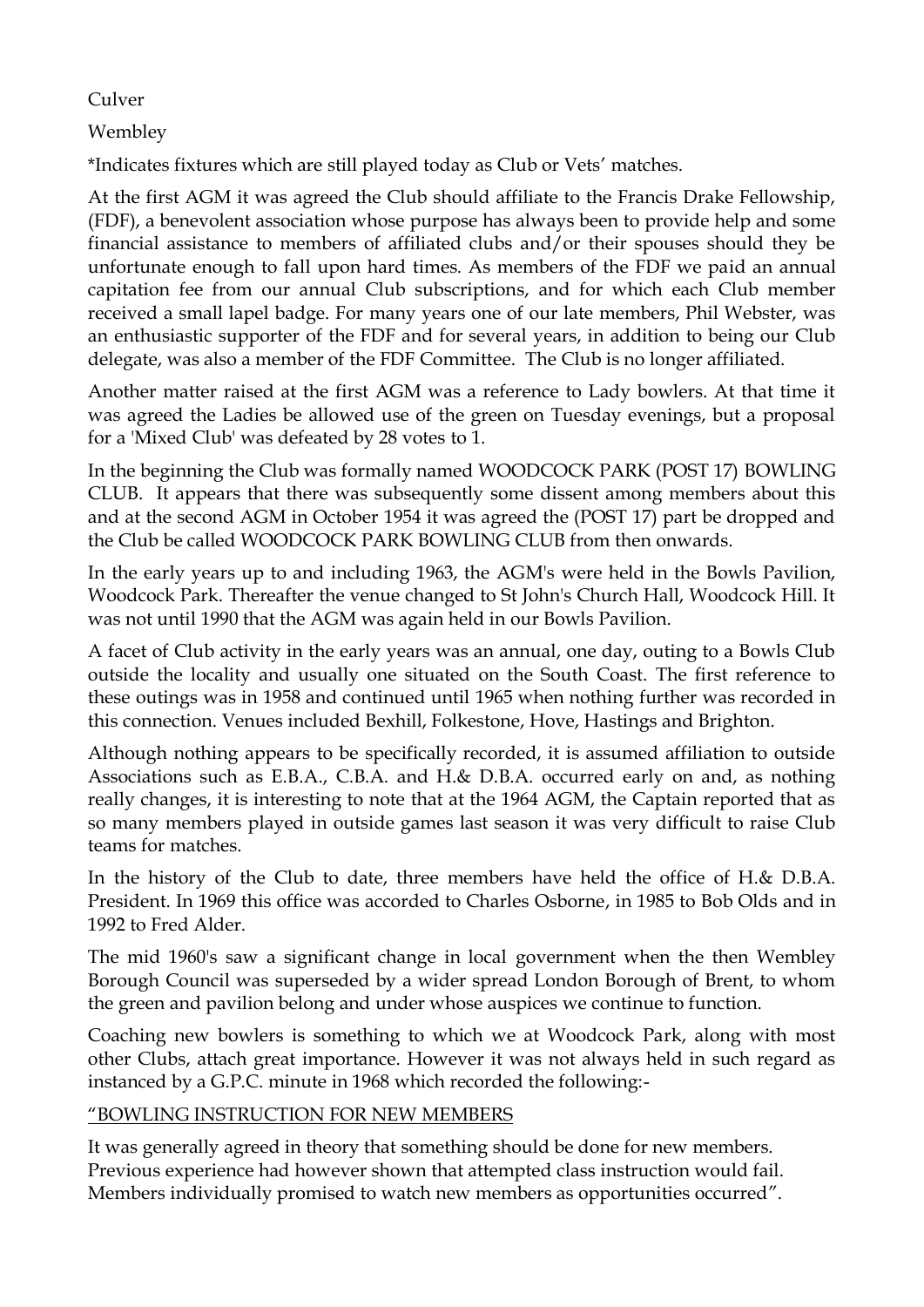Subsequent to the above minute, Charles Osborne offered to instruct new members. A more enlightened attitude prevailed around 1975 when Ted Arrell, our first qualified Coach, started organised coaching for beginners. Since that time other members have become qualified instructors including Bob Olds, Brian Elbourn, Alan Eames and Ron Grey. These days qualified coaching is widely accepted as an essential part of a new bowler's introduction to the game.

There are a number of artefacts around the Club to remind us of past members. One of these is a purpose made box in which our six Jacks are kept. This was presented to the Club in 1968 by one of our Lady members, Gladys Charlesworth, in memory of her late husband Cyril, a member from 1963 - 7. Many of our Honours Boards were also presented by past and present members.

The London Parks Bowling Association has always been highly regarded and in 1970 it was agreed we should affiliate to that association. However this affiliation was short lived and was discontinued in 1973.

The Club blazer badge is an item worthy of note, particularly as some of our newer members might wonder why it is we appear to have two separate designs. The badge currently regarded as the official design is the one originally agreed and worn when the Club was founded and today is referred to as the Founders Badge. In 1972 it appears that some members felt a change was called for and a new design was agreed and introduced. This depicted a bird in flight, (presumably a Woodcock), on a Blue background above the initials WPBC and the three County Sabres on a Red background. It was recognised that some members would wish to continue wearing their Founders Badge, and as there still remained some stock of this latter, it was tacitly agreed that either could be worn although the new design was now the official one. At the 1987 AGM the question of badge design was again debated and it was agreed we should revert to the Founders Badge as the official version, although again it was recognised that both types would continue to be worn for some time to come.

Until the 1980's a traditional feature of the Club calendar was the end of season Supper Dance at which time Cups and Trophies were presented to the various competition finalists, both Men and Ladies. Prior to 1973, two annual functions were held; one a Supper, usually held around March time; the other a Dinner Dance, held at the end of the season. After 1973 these two functions were amalgamated to form the end of season Supper Dance. Although, in 1974, the then Club Secretary reported falling support for this event, it survived and revived for several years, thanks largely to that same Secretary, Jimmy Mason, but from about the early 1980's onwards the numbers again fell away to a point where it was no longer a viable event. The annual Supper Dance was then superseded by the Presentation Buffet held in the Bowls Pavilion. The undoubted success of this style of presentation event was due in no small measure to the excellent catering provided by the Ladies Club members. The Club now enjoys an Annual Presentation Dinner at the Blue Check Restaurant in Bushey which is well attended.

Another traditional feature revived in 1976, is the President v Captain game with which we start our season. This fixture continues today and is open to all playing members wishing to play on the first Sunday of the season.

A change which occurred in 1975, to the advantage of the Club, concerns the use of the green on Fridays. Friday had always been kept exclusively as the day on which the Greenkeepers worked on the green and its surrounds. Prior to 1975 the green was rested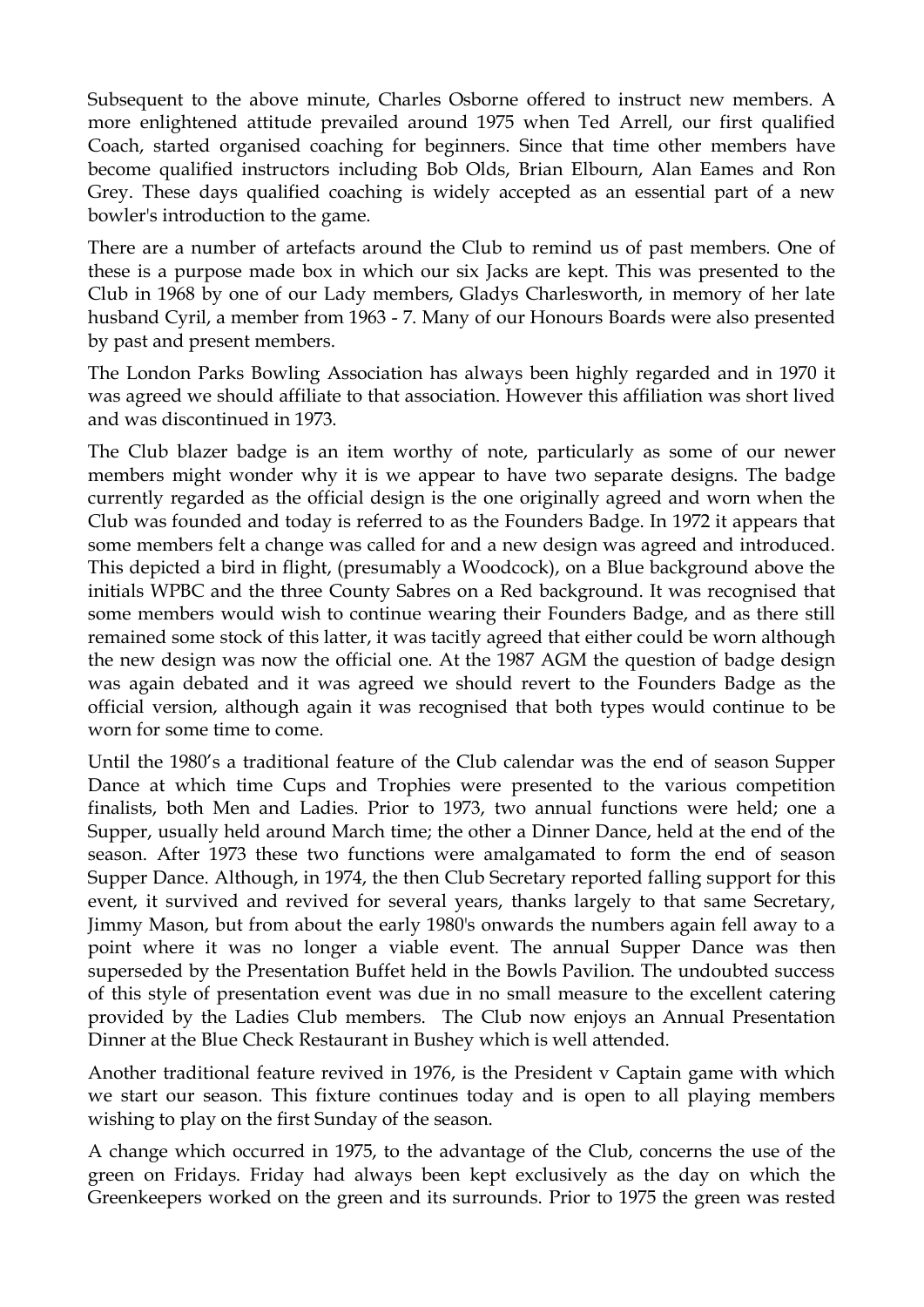for the whole of this day and no play, other than outside, fixed date, competitions was allowed. In 1975 Brent Council agreed we could have use of the green on Fridays after 5pm, and Friday became sacrosanct as Club Night. No roll-ups or competitions, other than outside, fixed date events as before, could be played on that evening. For many years a mixed aggregate competition was played on Club Night. There is no longer a Club Night.

A matter of considerable concern to the G.P.Committee for many years was that of adequately insuring Club property. Due to the open location and vulnerability of our pavilion, most notable Insurance Companies were reluctant to offer any sort of cover or required a prohibitive premium to do so. With this in mind, our Treasurer in the mid 1970's, Will Smith, proposed that the Club should build up its own insurance fund. This was supported by the AGM in December 1975. In the following years this fund started to grow and the Ladies Club was invited to participate by payment of a small annual premium. This situation continued until the 1980's when changing conditions enabled us to obtain adequate cover from an insurance company specialising in the requirements of sports organisations such as ours, for an acceptable premium. In turn this released the Club Insurance fund to be used for other purposes.

By now the time had arrived when the G.P.Committee was starting to think about how best to celebrate the Club's Silver Jubilee Year in 1978 and a committee of Past Presidents was formed to make suitable recommendations. The President for Jubilee Year was Jimmy Mason; the Captain, Ron Grey. In addition to the usual programme of fixtures for the season, a number of extra evening games were also arranged to be played against combination teams composed of individual rinks from other Clubs in the District. Other special matches included games against M.C.B.A., F.D.F., and the Ladies; unfortunately we lost all three of these. In fact, although our Jubilee Year was a great success socially, our performance on the green in terms of scores fell a little short of our hopes and aspirations. From a total of forty games played, we won thirteen, lost twenty six and drew one; total shots for - 2430, total shots against - 2653. However these are only statistics and there is no doubt that members and visitors alike during Jubilee Year had a most enjoyable season. Inscribed ball pens were presented to all visiting players throughout the season.

In 1974, in order to foster and maintain social continuity during the winter months, when there was generally less contact between members, various activities such as afternoon and evening card games were started. Bingo and a variety of other games were played but, Tuesday afternoon Solo and Wednesday afternoon Whist Drives remained favourites.

During recent years and more especially since the mid-1980's, various projects concerned with improvements to the Pavilion and Club facilities generally, have been undertaken and completed by a number of our members. 1984 saw the in-filling of the veranda which hitherto had been a veritable wind tunnel during inclement weather. Today the veranda provides a very pleasant and sheltered area in which to sit and watch play. This project was partially funded by a legacy from the estate of George Walker, one of our late members. This is recorded on a small commemorative plaque located in the veranda. The next major project occurred in 1986 when a Portacabin was purchased by the Club members for the sole purpose of providing a men's locker room and changing area. It had long been felt that the practice of members and visitors having to change in the main pavilion area was undesirable on many counts. The purchase of a Portacabin was thought to be the most equitable solution and proved to be so. Funding for this project was obtained via interest free loans from members, all of which have since either been repaid or donated by the members. In 1990 the kitchen area was completely updated by the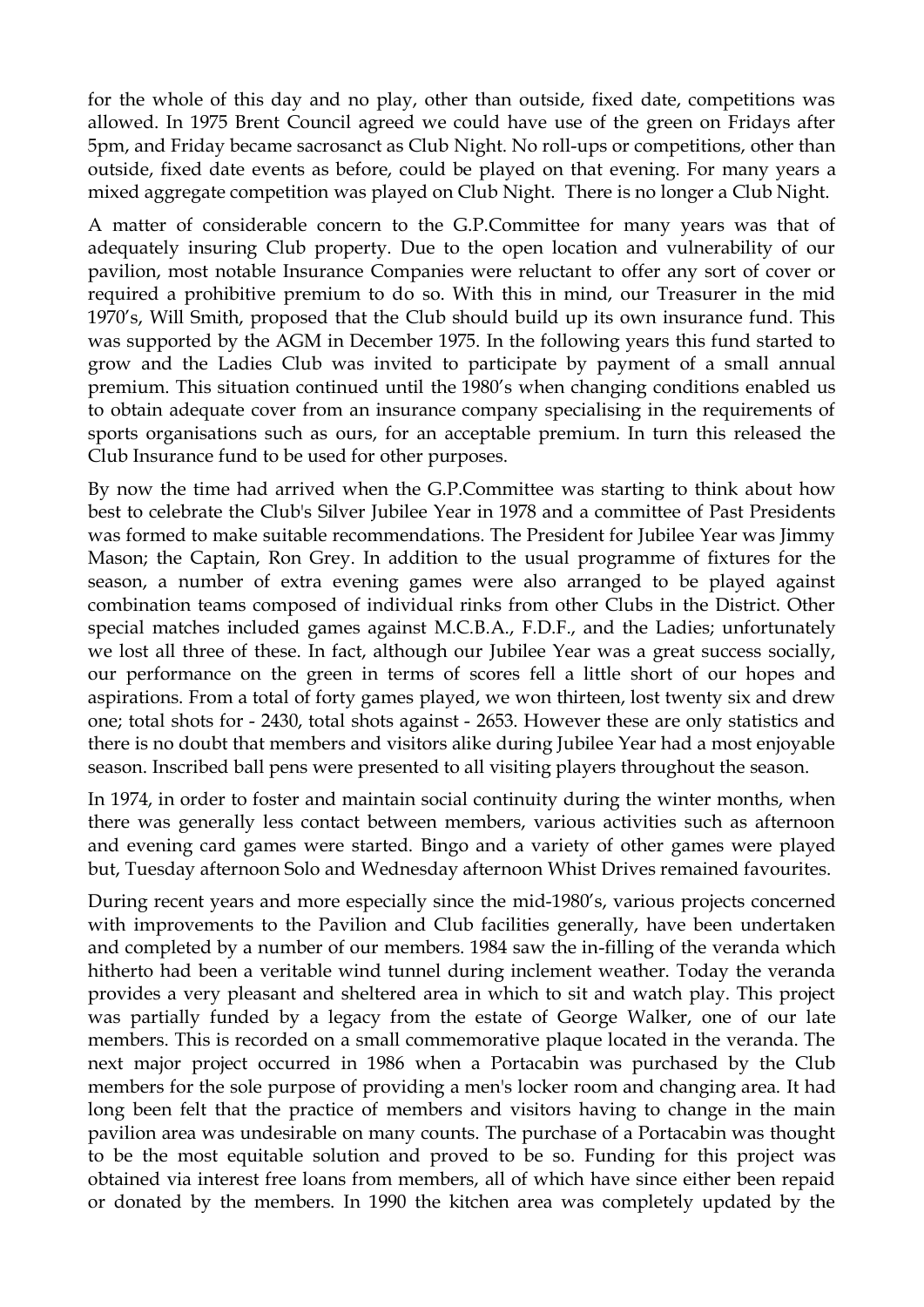purchase and fitting of new cupboard units etc., and having two existing pantries knocked into one; two serving hatches were provided at the same time. The main pavilion area was also extensively redecorated and a border of carpet tiles laid around the floor. The forming of the two hatches and the basic building work for the pantry refit was contracted to a local builder but the remainder of the work was again undertaken by a small band of Club members. Funding for much of this work was obtained by using some of the hitherto 'Insurance Fund', while some of the refinements such as the carpet tiles and a music centre were funded by direct donations from members to an 'Amenity Fund'. These latest improvements prompted some members to question whether or not the Club should apply for a drinks licence and use the newly formed pantry area as a small bar. The membership voted on this on two separate occasions and both times the motion was defeated.

Our chronicle would not be complete without some reference to the Woodcock Park Ladies Bowling Club and our own Veterans section.

#### THE LADIES CLUB:-

While the formation of the Ladies Club dates back to much the same time as the Men's Club, it is neither convenient nor intended to attempt here the same depth of historical review. Suffice it to say that they were always substantially self-governing with their own Officers and Committee; their own Constitution; their own Competitions etc., albeit within certain constraints imposed by the Men's Club who, as the formal Council tenants of the premises, were responsible for the overall general management of the pavilion, the green and its surrounds , equipment etc. The merger of the Ladies and Men's clubs took place in 2003.

#### THE VETERANS SECTION:-

Within the general framework of the Club, the Vets' enjoyed their own full, mid-week programme of fixtures together with specific Vets' competitions. They managed their own affairs in a semi-autonomous manner but have always been essentially an integral part of the Club and its history in all aspects. It does appear that organised Vets' matches started around 1959 and the following is a brief account of subsequent events and achievements:-

1967 Joined H.& D.B.A. Vets' League.

1969 Runners Up to Pinner B.C. in Vets' League 1970 Runners Up to Roxeth B.C. in Vets' League 1972 Beat Lyons B.C. in final of Vets' League 1974 Withdrew from H.& D. Vets' League 1977 Rejoined H.& D. Vets' League 1990 Beat Eastcote B.C. in final of Vets' League 2016 Came top of division 2 and promoted to division 1 for 2017

Until the 1980's the minimum eligible age limit for participation in the H.& D. Vets' League matches was 65, but this has now been reduced to 60. For some years the Vets' Section held its own AGM just prior to the end of the season, at which time, among other things, the Vets' Captain and Vice-Captain for the following year were elected. Now the